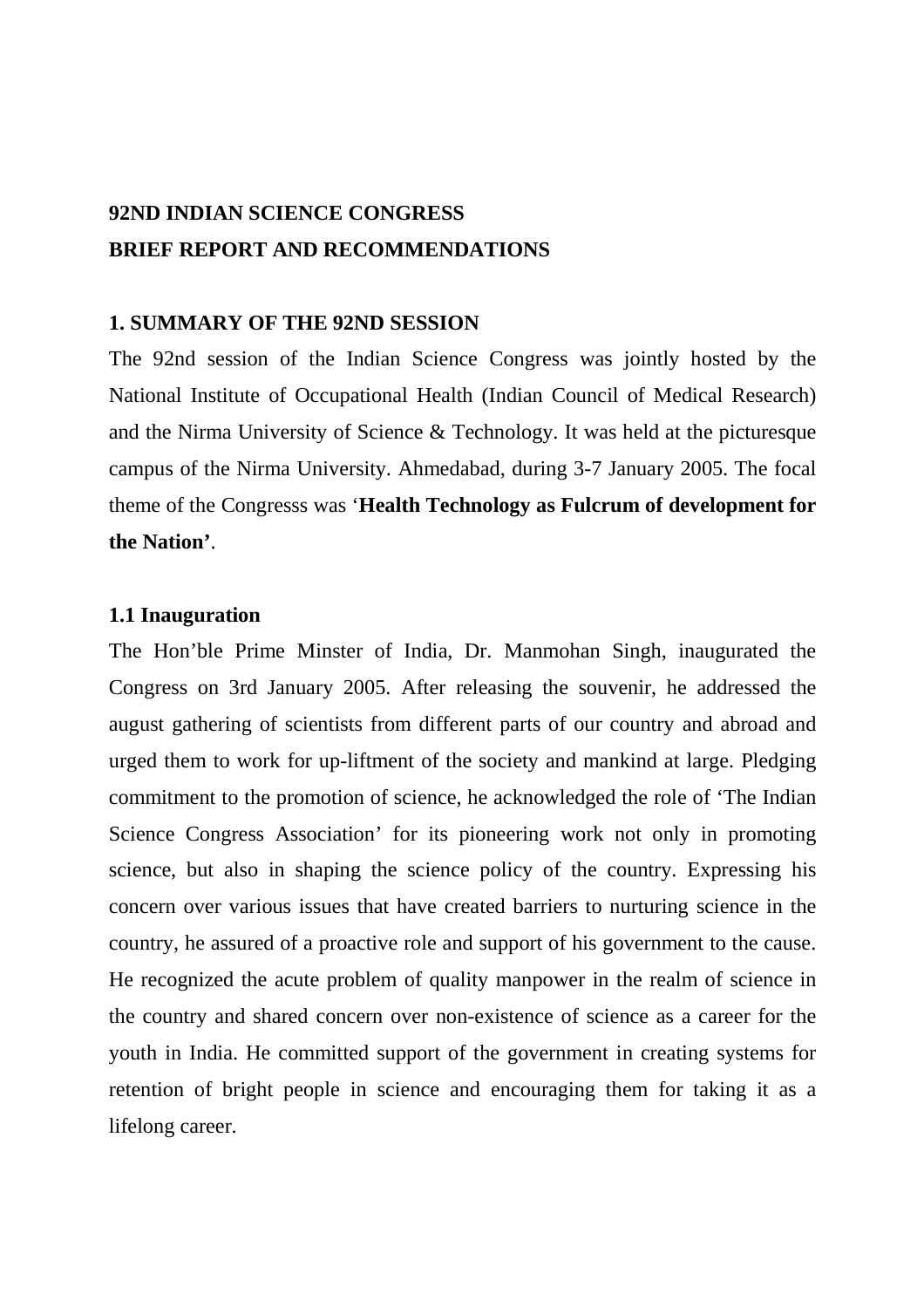Dr. Singh quoted Winston Churchill "empires of the future are going to be empires of minds" and emphasized that use of science and technology should not only be towards addressing social and economic problems in the country but should also affect our thinking approach and our way of working. Dr.Manmohan Singh said that S & T must play a greater role in our strategy to address problems of mitigation and management of impact of natural disasters, including pre-disaster preparedness.

He expressed to improve the quality of teaching and increase the enrolment of students in science and mathematics at the school level. He added that apart from keeping the international commitments, an important objective of the government is to bring in balance in intellectual property regime, which will give a full expression to the creative ability of India's intellectual prowess and also protect interest of the society at large. Research and innovation in agriculture and energy has been emphasized. A new technological revolution in the energy sector is required that would meet the growth demand for energy in more economical and sustainable ways.

Focusing on the theme of the Congress, the PM added that biotechnology, pharmaceuticals and health technology are priority areas for public policy. Altermative pathways for drug discovery, where India has distinct comparative advantages, must be created. Dr. Singh informed that the government is formulating programmes to launch a National Rural Healthcare Mission. The PM also announced the constitution of a Scientific Advisory Council, under the chairmanship of Prof. C. N. R. Rao, to address the challenges of Indian Science. Dr Singh avowed his govenment's following commitments :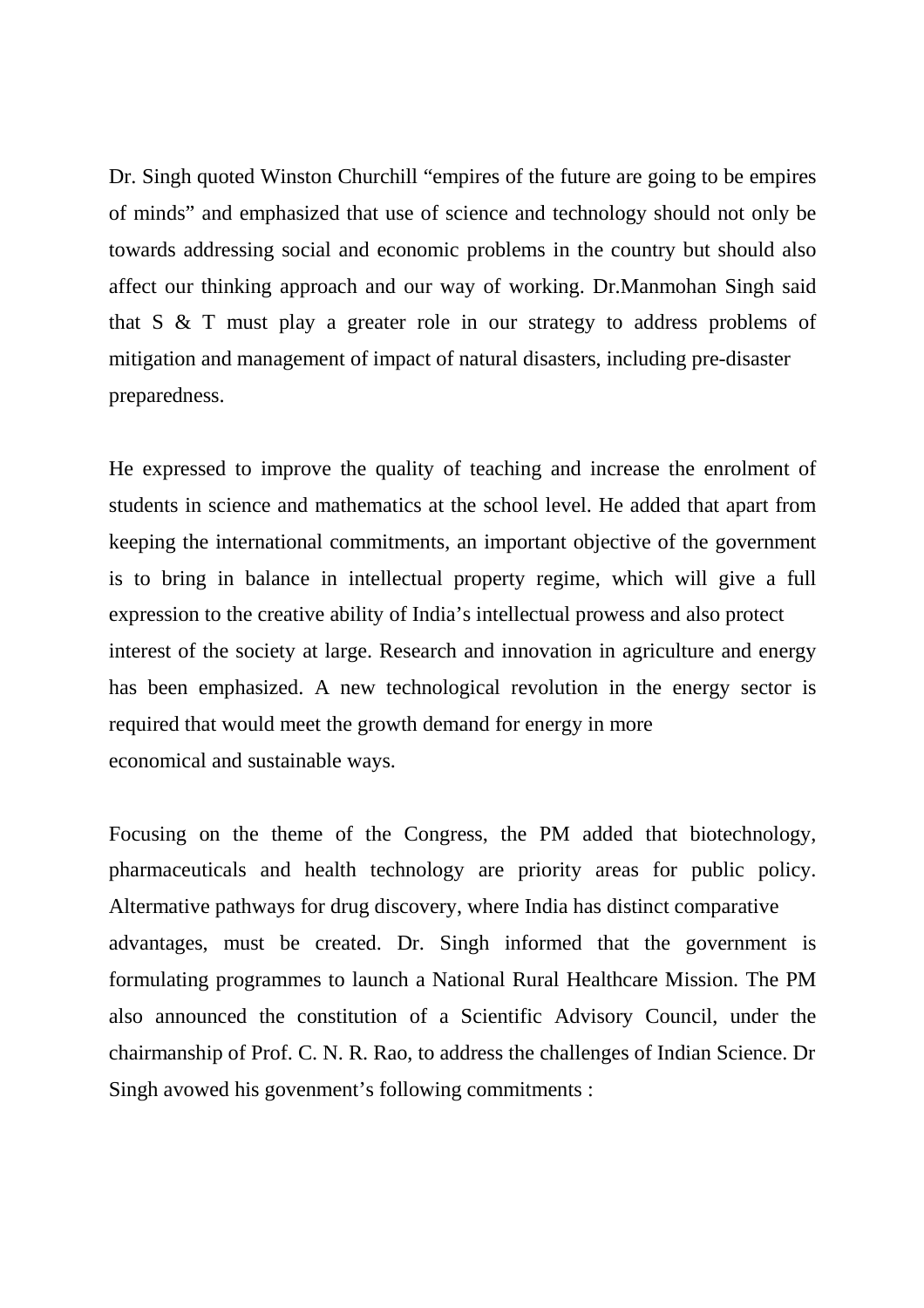l Development of basic and applied science and the promotion of excellence, with no discrimination between applied and basic science.

2 Rebuilding the science base in universities, which will include creating synergy between new initiatives in science and technology and our university system.

3 Promotion of public-private partnerships, to increase funding for frontier areas of scientific and technological research.

4 Ensuring the de-bureaucratization and the academic autonomy of science and technology institutions.

5 Restructuring of the science and technology support systems.

His Excellency, The Governor of Gujarat, Pt. Naval Kishor Sharma, expressed the hope that India would find a significant place in the global scientific community. He added that healthcare for over one billion people demands changing the spectrum of health care technology in India. He summed up saying that our vision must be to make India a developed nation by 2020.

Shri Kapil Sibal, Hon'ble Minister for Science & Technology, Government of India in his address, referred to a quote from Jawaharlal Nehru "The future belongs to those who make friends with science", delivered at the 24th Indian Science Congress on  $26<sup>th</sup>$  December 1937. The Minister stressed upon the need for gene revolution, without any environmental hazard or tinker in any fundamental manner with the ways of nature, to make India self-sufficient with regard to food. He mentioned that Govt. of India has evolved many models at the national level through programmes and initiatives, such as Technology Development Board, Programme Aimed at Technological Self-Reliance, NewMillennium Indian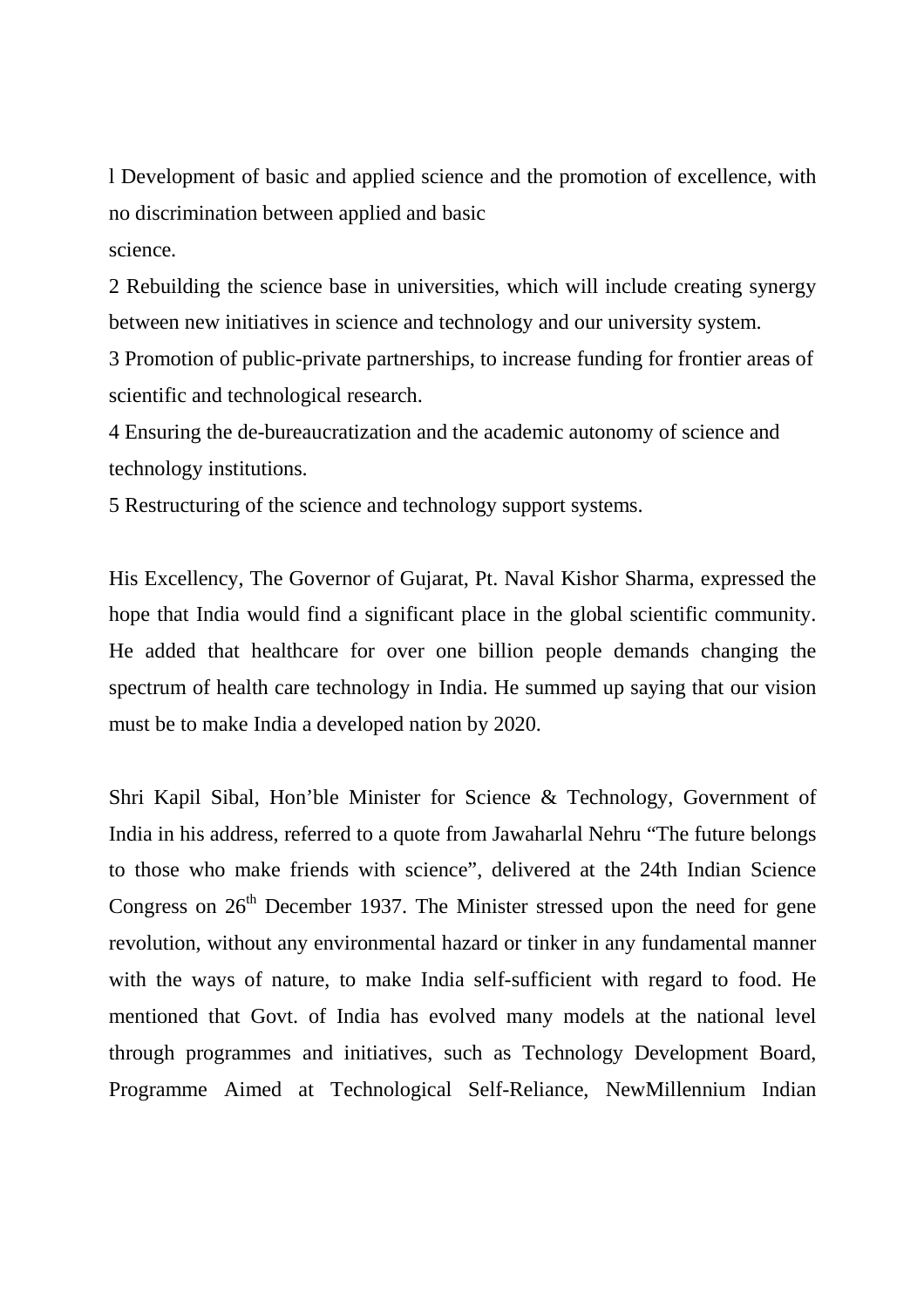Technology Leadership Initiative and Drug and Pharma Programme of Ministry of Science & Technology. The Government has signed intellectual property right agreement on science and technology with the European Union and Russian Federation. Shri Sibal announced that the Department of Science & Technology plans a *Ramanna Fellowship*, in the memory of Prof. Raja Ramanna. The scheme will offer continuous research support to 'performing scientists', irrespective of their employment status, affiliation and age, with the idea of guaranteed workinglevel support to them in an un-interrupted fashion based only on their track record. While minister urged the scientific community to provide solutions to the issues of national importance, he in turn made the following commitments :

- Provide necessary enabling environment and autonomy to the functioning of the scientific community.
- Invest in human resource development and expand the skilled human resource base to meet the needs of technology for industry, academia and Research & Development (R & D) institutions.
- Provide a suitable regulatory mechanismfor an effective bio-technology policy.
- Strengthen the management system for intellectual rights including awareness,modernization of the patent office, providing for an effective system of enforcement of such rights and helping educational institutions and small industries in protecting their intellectual property.
- Provide for an effective public private partnership in R & D and technologybased industries.
- Set-up national missions in nanotechnology, transport intelligence systems, technology development for judicial reengineering, eradication of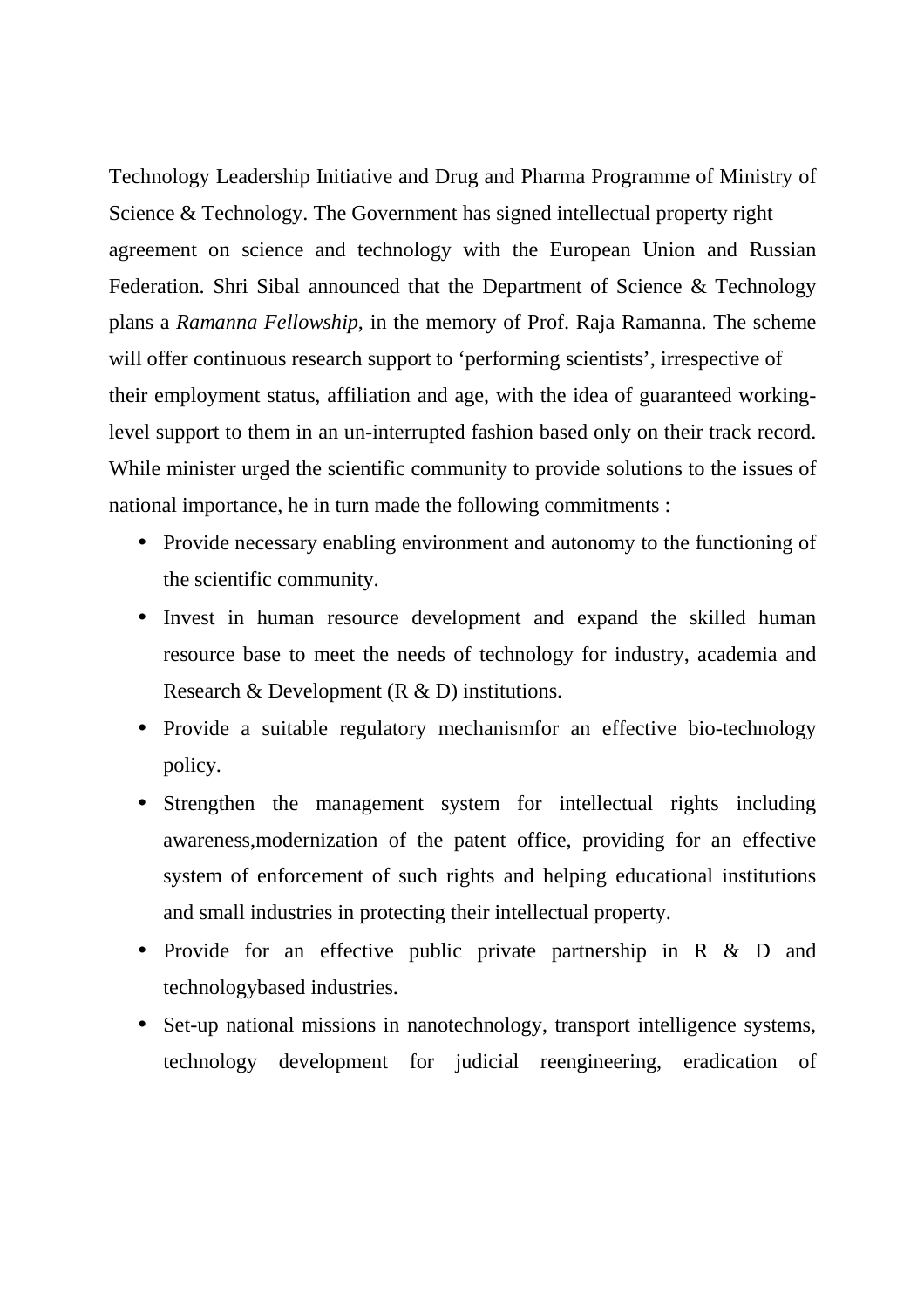malnutrition and discovery of curative and preventive medicine for malaria, HIV-AIDS and tuberculosis.

The Chief Minister of Gujarat, Shri Narendra Modi narrated the scientific achievements of the state of Gujarat. He informed that the Government of Gujarat has created an independent department of Science and Technology, in the year 2003. In order to ensure a unified effort for the development, Shri, Modi said that health care delivery could now be taken to the doorsteps of the common man at very little cost due to the advances in the communiations system. The CM said that Gujarat instituted the Bhaskara Institute of Space Application and Geo Informatics, and it is engaged in the advancement in remote sensing applications for inventory, mapping and monitoring of natural resources and to enable effective developmental planning.

Prof. N. K. Ganguly, Director General-ICMR, the general president of the 92nd Indian Science Congress, stressed upon the focal theme of the Congress "Health Technology as fulcrum of development for the nation". The president emphasized that the human health is at the center of concern for sustainable social and economic progress in all countries. He stated that India accounts for over 20% of the world maternal death. Prof. Ganguly stated about the module for home care in the case of pneumonia in children, providing antibiotics at home and referral guidelines,a module on reduction of mortality due to septicaemia through administration using robotics, and also about the indigenously produced HIV vaccine to prevent HIV pneumonia. Prof. Ganguly stated that proportion of genetic disorder could be prevented by appropriate approaches in primary public health care. Prenatal genetic diagnostic facilities indentifying mutations specific to Indian population are now available in the country and will help in reducing childhood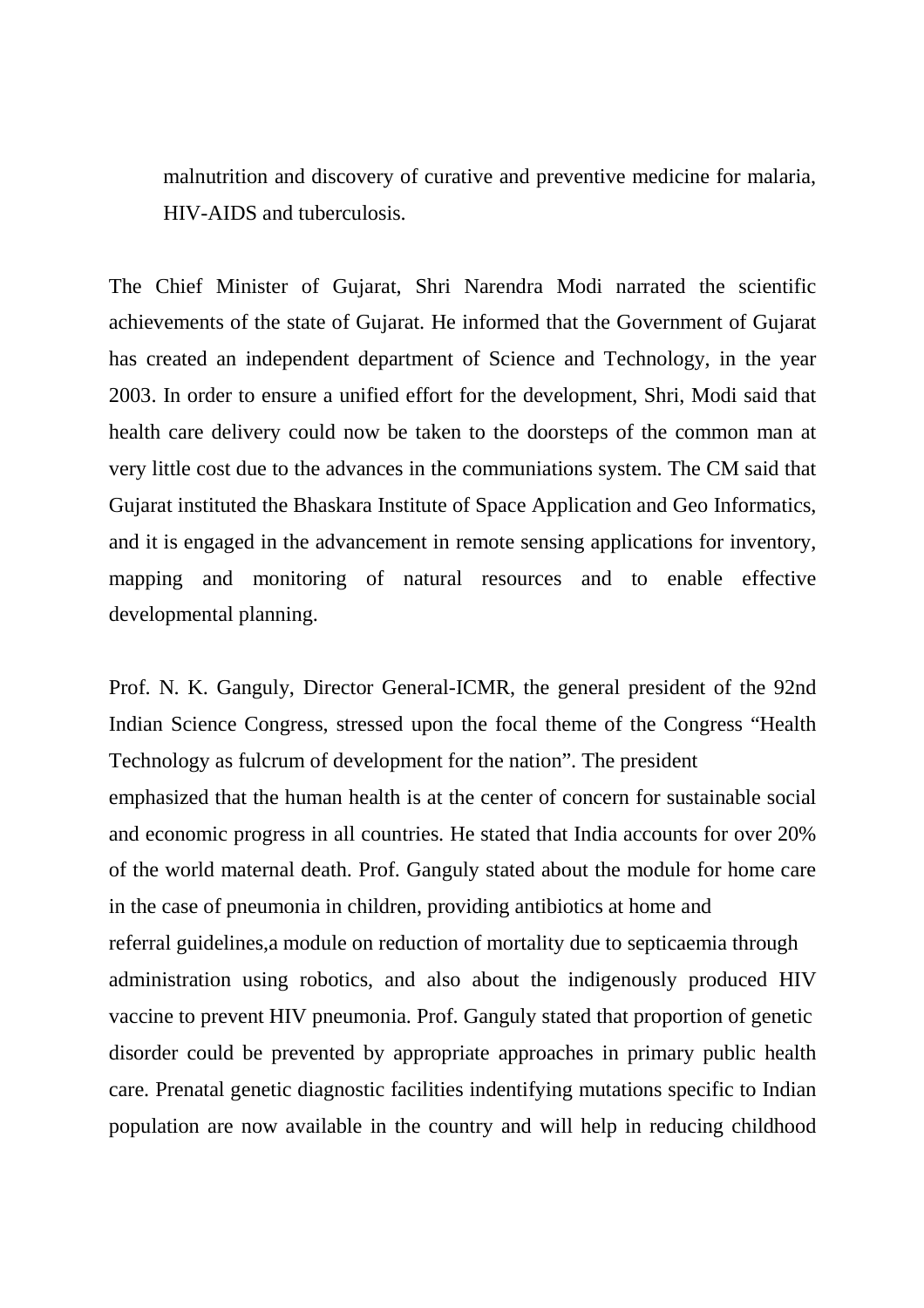disabilities. He added that effective injectable, long-acting contraceptive, drug for safe medical abortion, non-injectable loal drug for reduction of postpartum bleeding and a technology for effective mangement of anemia are available in the country. India is fast developing into a vaccine manufacturing hub and some of the vaccines indentified for development on priority include those for cholera, diarrhea, malaria, rabies, meningitis, HIV, tuderculosis and a vaccine against cervical cancer. Prof. Ganguly pointed out India's advancement in drug development, such as developing new drugs for tuberculosis, a new antidiabetic topically delivered insulin, anti-retroviral drug, a novel drug for psoriasis and antimalarials, etc. He was worried about the cardiovascular diseases affecting our population at a much younger age. In the field of cancer, india has a cancer mapping system, which uses advanced computer and information technology. A peptide-based anticancer drug for the treatment of colorectal cancer has been synthesized indigenously in the country and is ready for human trials. The president emphasized on the need for immediate attention in the area of manufacturing of medical and scientific instruments. There is a need for critically reviewing the teaching methods in medical courses. Prof. Ganguly in his address included medical insurance, funding for S & T sector and scientific autonomy.

### **1.2 President's Visit and Address to the Congress :**

His Excellency, the President of India, Dr. APJ Abdul Kalam addressed the Congress at a special ceremony held at the Science City, Ahmedabad on 5th January 2005. The president narrated his experience how Science activated his imagination, creativity and knowledge as a result of his association with Shri Vikram Sarabhai, at the Physical Research Laboratory at Ahmedabad. Dr. Kalam emphasized the role and potential of R & D in the Pharma sector and expressed his confidence that India can now compete on a world stage. The President delineated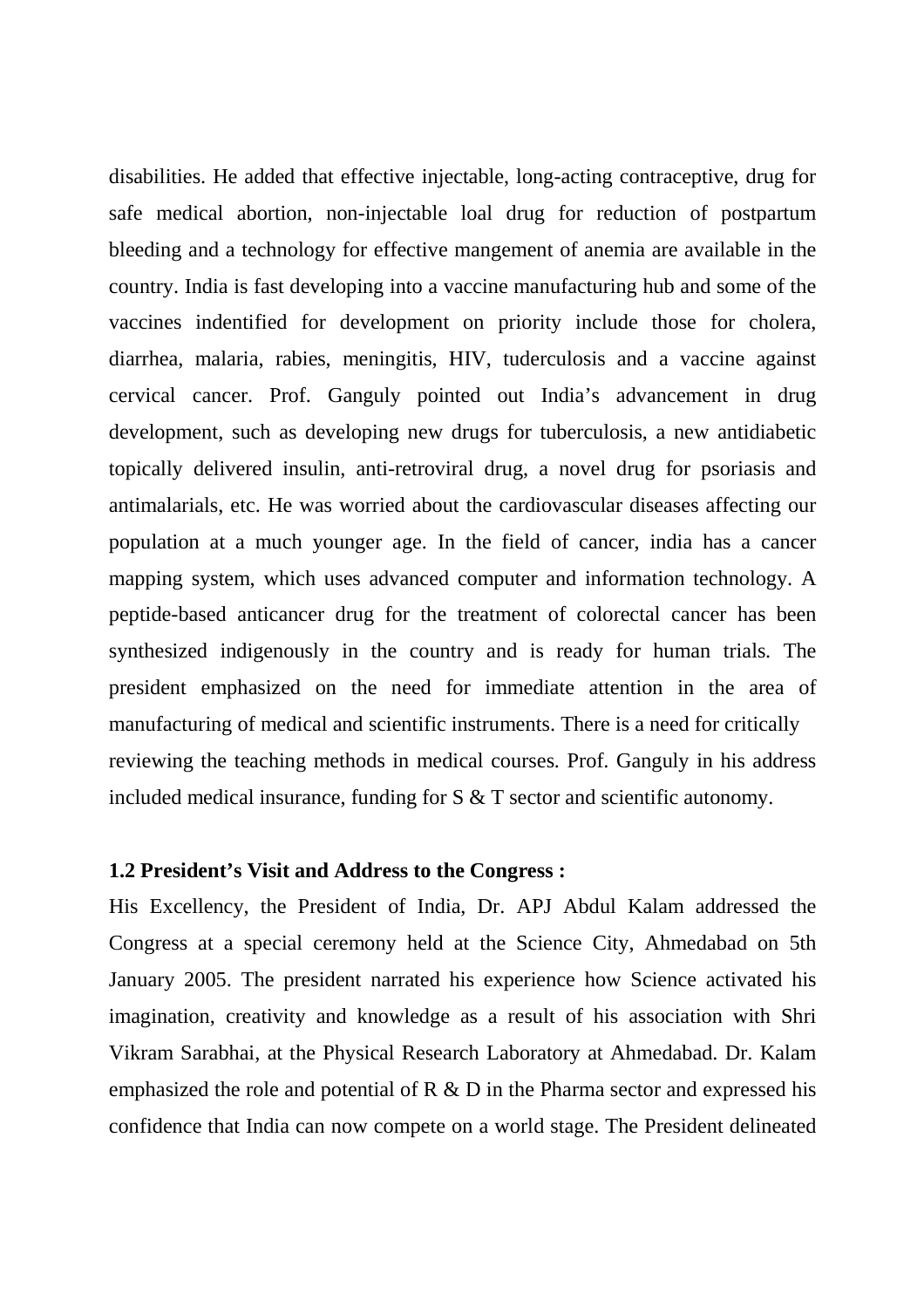specific areas like stem cell research, converting molecules to drugs, where India was now emerging as a global trendsetter. He then explained how an interactive tele-education delivery system could help remote areas to have access to quality education. He made emphasis on the use of bio-fuel that could create at least 12 million jobs. Dr. Kalam is in favour of competitive production of supersonic Brahmos missile. The President was touched by the calamity of the tsunami and urged upon the need for Tsunami prediction system. In his address, the specific points made are :

- India to be a nation with no rural-urban divide.
- Equitable distribution of resources.
- Agriculture services and industry sector should work in perfect harmony.
- Education for all and should not be denied to all meritorious candidates because of societal and economic discrimination.
- The country would be the best destination for the most talented scholars and scientists from all over the world.
- The best of the helath care will be available to all and communicable like AIDS/TB, water and vector-borne diseases, cardiac diseases and cancer would be eradicated.
- The Government will use the best of technology to be responsive, transparent, easy accessible and simple in rules, thereby being corruptionfree.
- There will be a prosperous, healthy, secure, powerful and happy society.
- India will be one of the best places to live in on the earth and bring smile on billionplus faces.

# **1.3 Technical Sessions of the 92nd Science Congress :**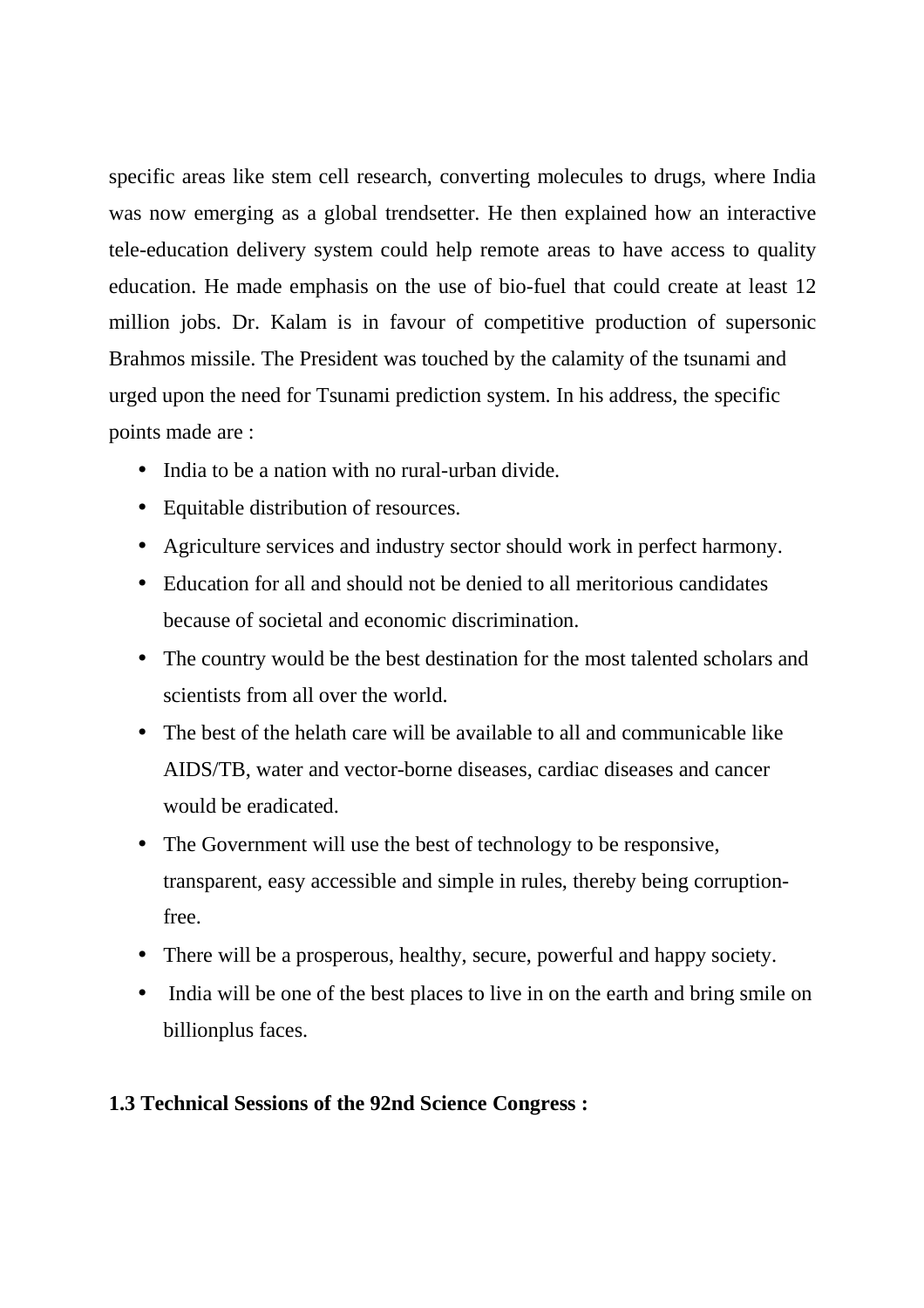Around 4,500 delegates including scientists, science managers, policy makers and science students attended the 92nd Science Congress.The technical sessions were attended by the best health specialists and other experts from different parts of the world who gave direction to combat dreading diseases like malaria, cholera, HIV/ AIDS, TB, diabetes, coronary heart disease, amongst others.

This time more than 150 foreign delegates attended the Indian Science Congress, which is a record in the history of ISC. There were special delegations from US, Germany, Canada and many other nations. In the Congress, there were 14 parallel sectional programmes in different field of science, which included nearly 350 symposia lectures, special lectures, invited talks, young scientists' lecture and a large number of poster presentations, 14 plenary sessions (nearly 70 presentations by eminent scientists), 6 special lectures, 2 public lectures, 3 panel discussions and award lectures in diverse fields of science. On 6th January 2005, there was Health science summit for the entire day. There were special symposia on Malaria, Maternal and child health during the Congress. A total of 450 plus special lectures by eminent scientists and nearly 750 presentations by researchers spread out in 14 sections and other plenary programmes.

### **1.4 Children Science Congress :**

The Children's Science congress continues to be a parallel national event, along with the annual event of the Indian Science Congress. This year the Congress location was arranged at the Science City. The selection of students for participation in the Congress was made from the district level. The criteria for selection include teamwork, innovation, practicality and relativity to societal problems. The theme for the Children's Science Congress is declared at the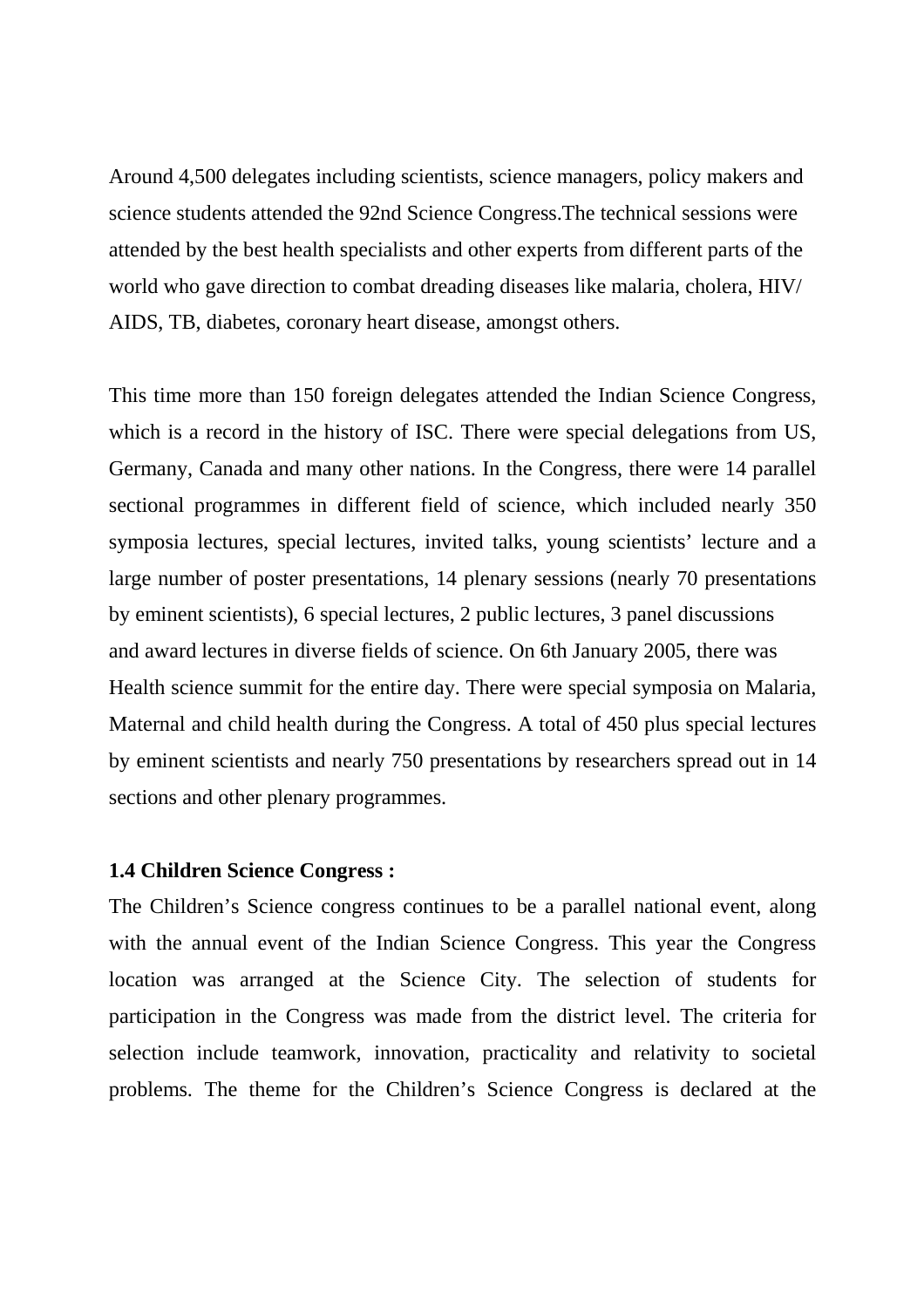beginning of every year at the Indian National Science Congress. The theme for this year is 'Harness Water Resources for a Better Future'.

The children's participation include interaction with major scientists, including His Excellency, Dr. A. P. J. Abdul Kalam, President of India. The interaction of students and scientists is one of the major reasons to enable students to discourse with, and question the leading brains, thus enabling them to strengthen their grasp on the subject, while reassuring the older generation that there is indeed scope among students to grow with a scientific attitude towards life.

Visits to places like SAC-ISRO and VSCSC were aimed at furthering the scientific thirst already present in the participating students. Events were planned on Origami workshops, essay competitions, rocketry workshop, vedic mathematics, to encourage the students to their overall development and improve practical skills. While profiling the schedule for the duration of the Congress, a special mention may be made of the projects of the students—those have acted as a key to their participation. These projects have served their purpose of building up their inquisitive and co-operative spirits and are proofs that with a little guidance, children are capable of doing wonders.

## **1.5 Science Expo–Pride of India exhibition**

Shri Kapil Sibal, Hon'ble Minister for Science & Technology, Government of India, inaugurated the Pride of India exhibition on the sidelines of the Congress. The exhibition had a special section called "Hall of Pride", dedicated to the two sculptors of our nation–the nuclear scientist, Prof. Raja Ramanna and the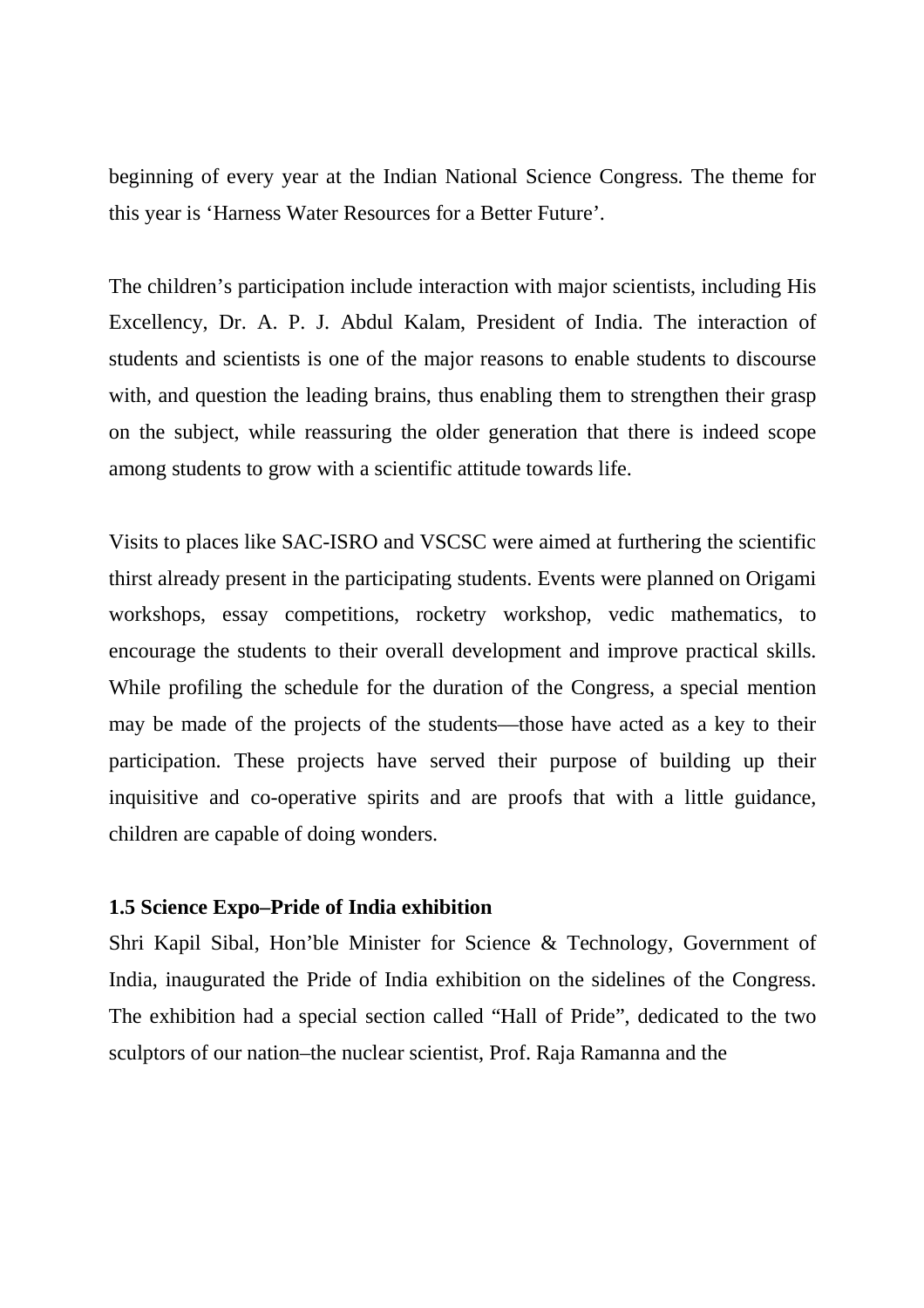industrialist, Kasturbhai Lalbhai. The 'Pride of India Expo' included more than 80 participants from various R & D laboratories, major corporates, state and central government institution and departments, amongst others took part in the exhibition.

The Indian Council of Medical Research depicting achievements and activities of its institutes, put up the largest pavilion in the Pride of India Expo. As the host of the Congress, the National Institute of Occupational Health has a pavilion, showcasing its range of activities. The expo got an overwhelming response from the public and around two lakh people vistied the exhibition.

# **2. RECOMMENDATIONS**

# **Science and Technology Policy**

1. In order to see India as a prosperous, healthy, secure, powerful and happy nation, a greater emphasis must be placed on the science and technology policy.

2. In the long term science has to come to our rescue for understanding the designs of nature, foretelling them and devising methods for reducing the damage and post disaster mangement, even if the investments required are high.

3. The scientific community must move away from trodden path onto a new road to discovery and invention through the use of technologies in collaboration with nature for the good of humanity.

4. Science must provide acceptable solutions for everyday problems of the common man. The development of newer indigenous technology will help create jobs, capital and wealth for the poor.

5. Science & Technology must find solutions for industries, which are employment oriented to make Indian goods competitive in the world market.

6. Scientists must design their efforts to develop a new mind-set focusing on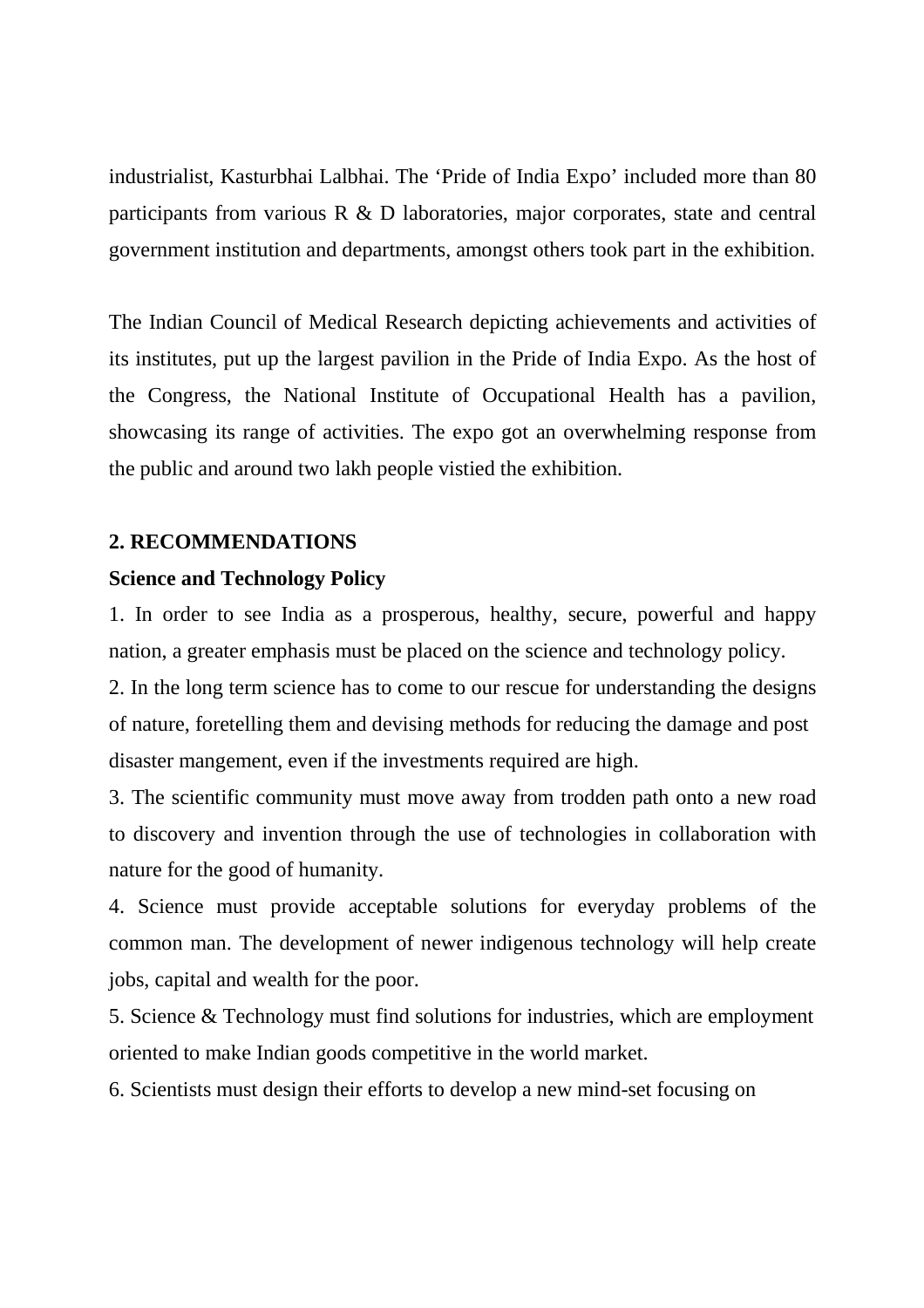discovering new technologies for industries generating employment, for low cost yet pucca shelters, for curing or preventing disease, for agricultural growth and whatever it takes to make India's products competitive in the world market.

7. In the knowledge age the scientific community that consists of providers and seekers of knowledge must become agents of change. Agents who can bring about intellectual competitveness and new economic opportunities for India.

8. The public-private' partnerships will have tremendous influence on the development of technologies and how these are managed. There is a need for high level of funding for research, including contract research.

9. The domain knowledge for traditional professions is under constant change and revolutionary revision. There is a need for a new system of learning to serve the everchanging educational needs of knowledge

age workers.

10. Only 20% of the science budget is allocated to CSIR, DBT, DST & ICMR together. There is a need for massive renewal of our science and technology infrastructure. The health budget is also inadequate and health research budget is meager. We need to address these issues with urgency and find solutions applicable to our setup. One solution is allocating a percentage of funds collected through sale of substances injurious to human health like tobacco and alcohol for restoration of health.

11. We can open up our science to the world so that we have relevant players not only in India but also in global arena.

12. In India, a large number of scientific organizations generate data, which are of paramount importance. The 92nd Science Congress recognizes the importance of creating national databases, which can be used by one and all to submit their observations to a central location.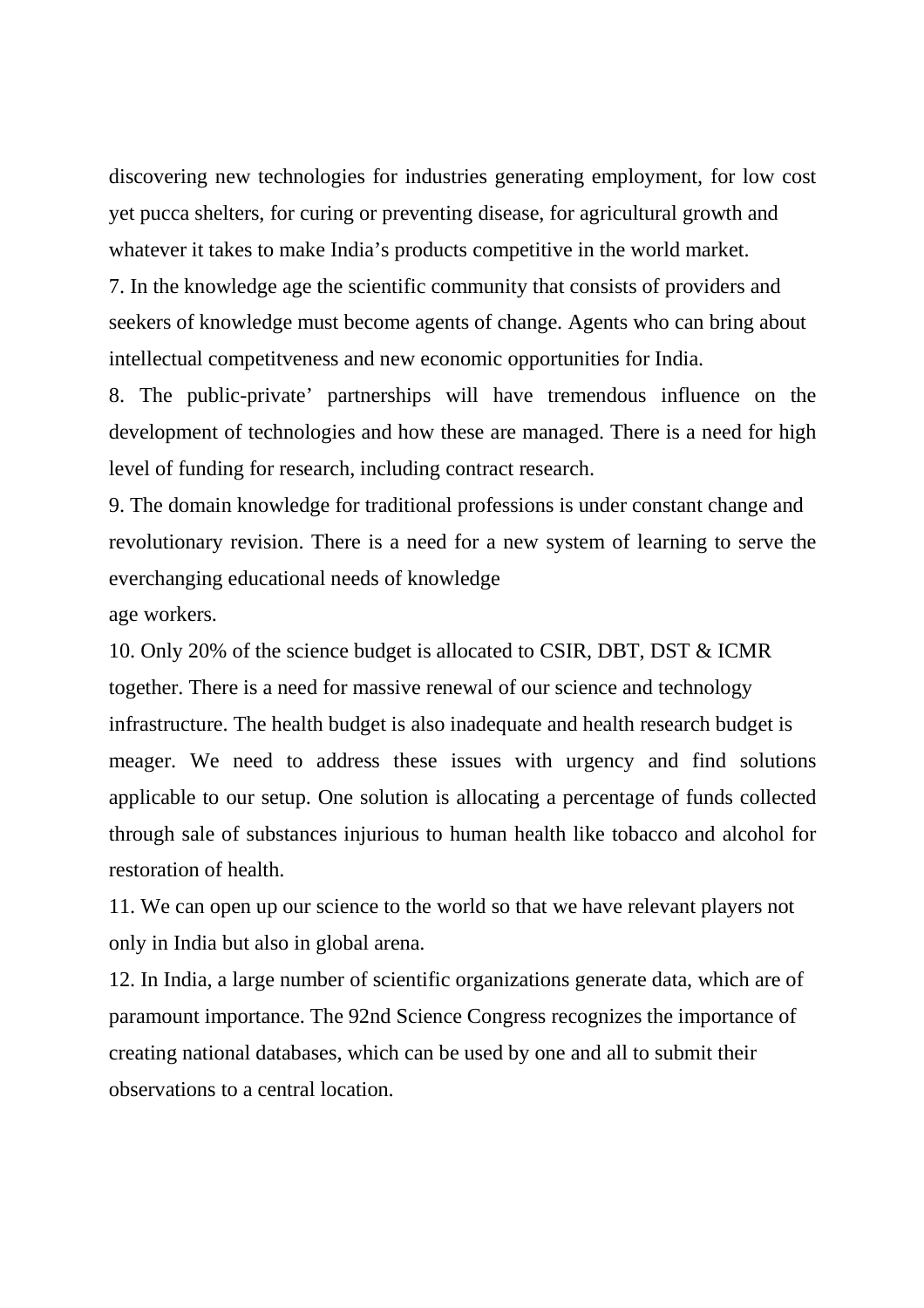13. Restructure science and technology support systems as well as debureaucratize science and technology policy implementation.

## **Health Technology**

14. Health plays a vital role in development, not only an outcome, but a codeterminant. Enhancement of investment in health is necessary to yield exceptionally high rates of return.

15. There is a need to develop technologies for achieving our millennium goals of reduction of infant mortality rate and reduction of

maternal mortality.

16. Strengthening of policy for education of girl child will click a cycle of late marriage, lower fertility rate, lower infant mortalities and greater economic independence of women.

17. It is absolutely necessary to translate the Indian health research system data into preventive and intervention health strategies for the country. We now need to create a National Health Research Forum, and integrate with the National Health system to provide guidance.

18. Immediate attention is required in the manufacturing of medical and scientific instruments in our country, so that we become the leading suppliers of the instruments in the world market.

19. There is a need to strengthen and develop appropriate animal facilities for health research, for drug development, etc.

20. Innovative methods need to be developed to differentiate between those who can pay for health care and for those who cannot pay, for the people who are at the age group with peak levels of earning and for people who are at lowest level of earning like children and old people.

21. A strong public health care system, supported by education and awareness, is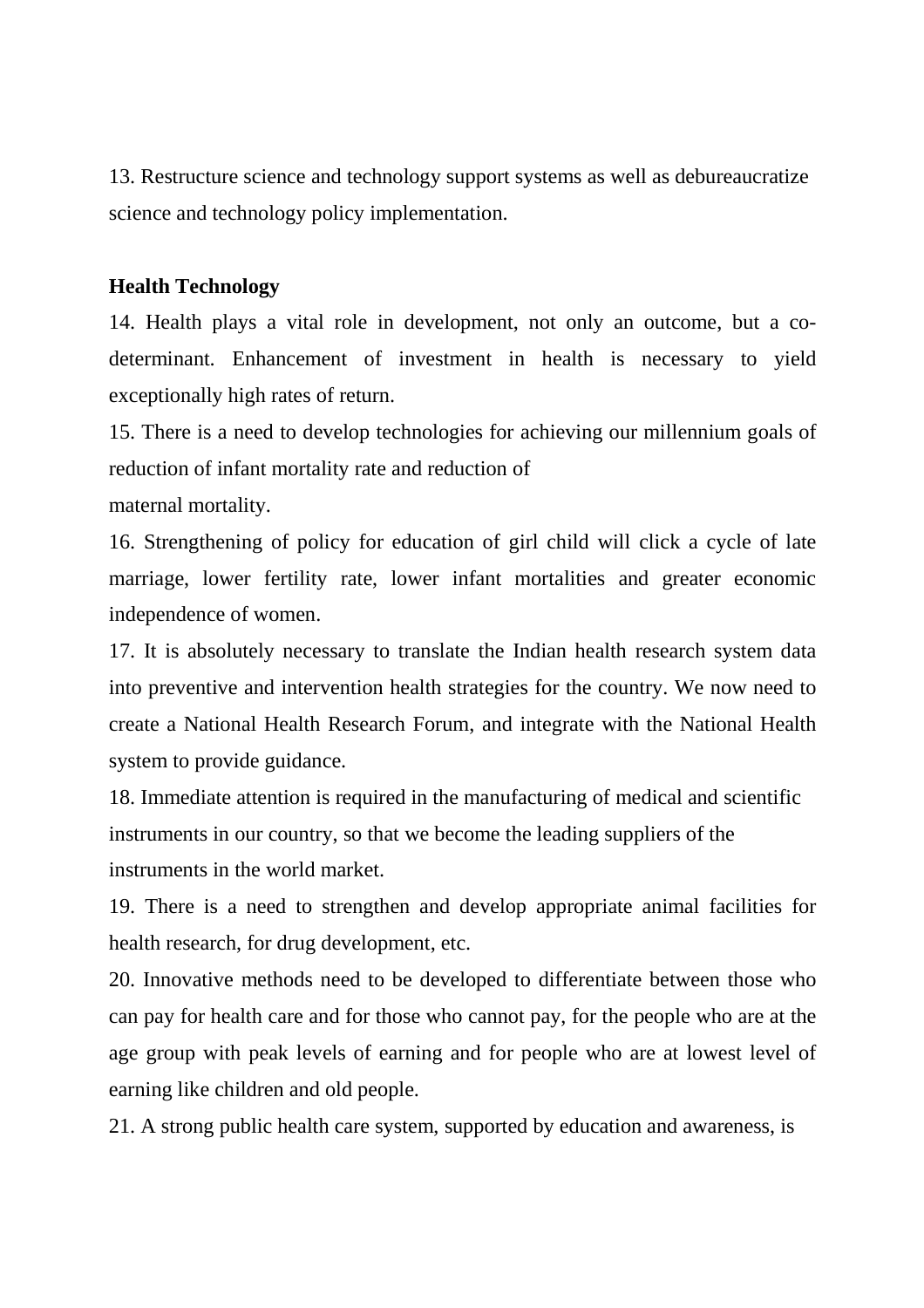required to reduce the disease load and the burden on health services, to enhance productivity and catalyze a vibrant economy. It is recommended for more investment on public health, building up health care systems and infrastructure, enhancing access to effective health interventions for poor and vulnerable groups, etc.

# **Agriculture and Food Policy**

22. Science & Technology must provide answers for the undernourished and the illiterate. Fortifying the crops is a realistic and achievable breakthrough. This ensures that chronically undernourished segment of the population derives micronutrient supplementation from the staple diet and even with little variety in the food, and thereby nourishment status is improved.

23. Implement nutrition safety net schemes in an integrated manner on a life-cycle basis. Promote the widening of the food security basket by encouraging the establishment of Community Grain Banks based on local grains. Organize a Food Guarantee Program combining the principles of Employment Guarantee Scheme and Food for Work.

24. Engender the Food for Work Program so as to assist women to undertake a wide variety of human and social development programs. Sustain, strengthen and spread the on-going self-help revolution by ensuring backward linkages with technology and credit and forward linkages with markets. Enhance the productivity of cropping and farming systems by helping to bridge the prevailing gap between potential and actual yields, through mutually reinforcing packages of technology, services and public policies.

25. Promote a Food based approach to Nutrition Security through the widespread cultivation and consumption of vegetables, fruits and a wide range of milets, legumes and tubers and by introducing a nutrition dimension in land use planning.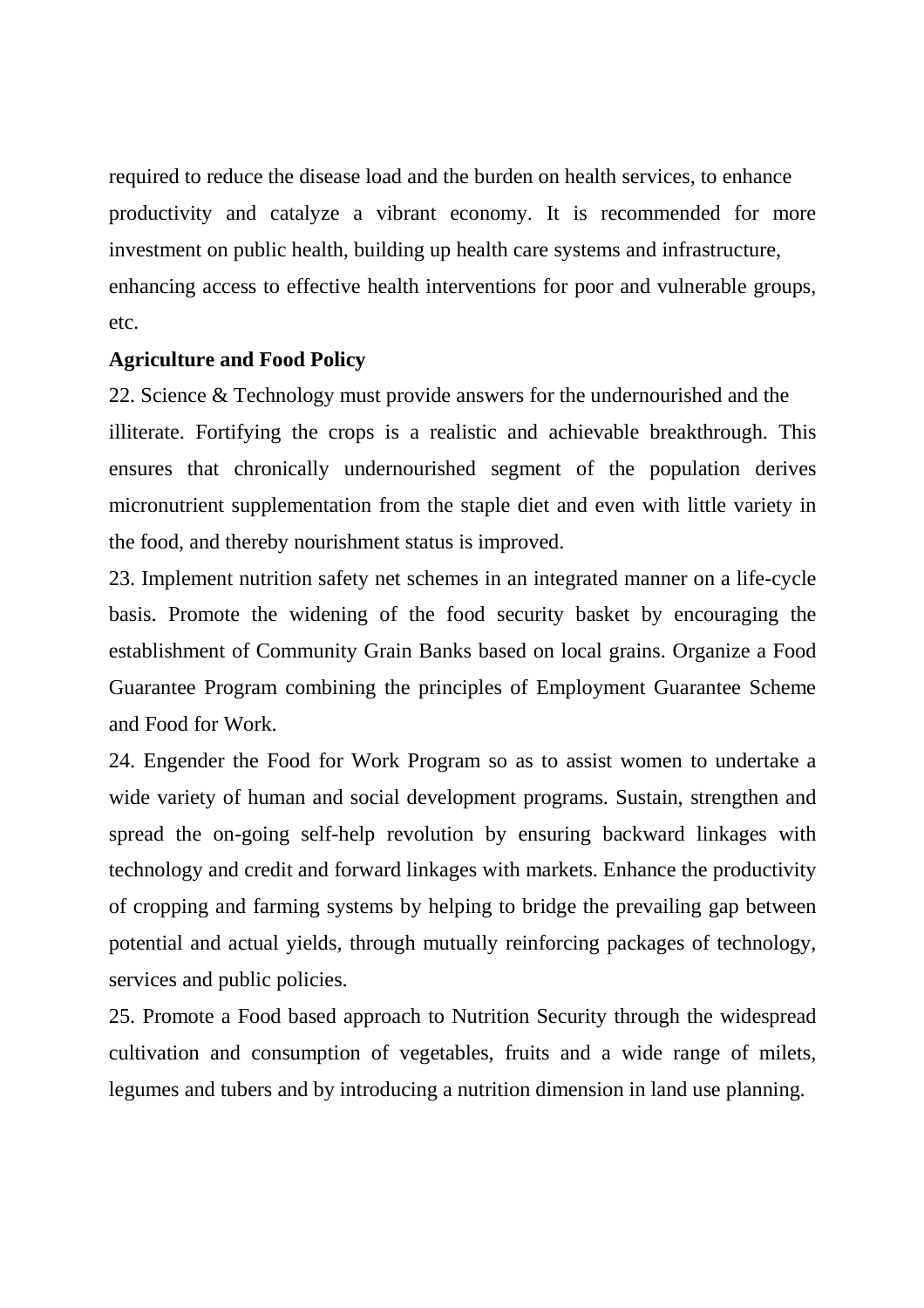### **Biotechnology**

26. The gene revolution should be such that it should not bring about an environmental hazard or tinker in any fundamental manner with the ways of nature. We need new seeds for our farmers, which are drought and pest resistant and bio-fertilizers. We also need bio-fuels to resolve energy crisis.

27. The capability of decision-making in the area of GM food items in the country needs to be reviewed on an urgent basis. It appears that the welfare gains resulting from the health enhancing attributes of golden rice will even dwarf the farm productivity gains in Asia.

28. We need to put resources for appropriate capacity building in the areas of tissue culture and bioengineering, stem cell biology, nano-technology and undertake vast programmes in these areas. A strategic initiative in this direction is highly warranted.

29. The Indian Council of Medical Research and the Department of Biotechnology (Govt of India) have embarked on a stem cell research programme in a mission mode, to promote 'stem cell city clusters', to link all publicly and privately-funded research groups within a city, enabling them to share facilities, ideas, and research and business opportunities, as well as promoting interactions between researchers and clinicians.

## **Innovation and Intellectual Property :**

30. The basic innovation lies in identifying new ways to indigenously develop services and products in India : example Biometrics Suite, menthol mint oil, new molecules.

31. Intellectual and technological capability is concentrated in a small part of the population ; every effort should be made to attract and retain capable people. 32. The 92nd Indian Science Congress acknowledges with high esteem of the declaration of the Prime Minister of India, constituting National Science Advisory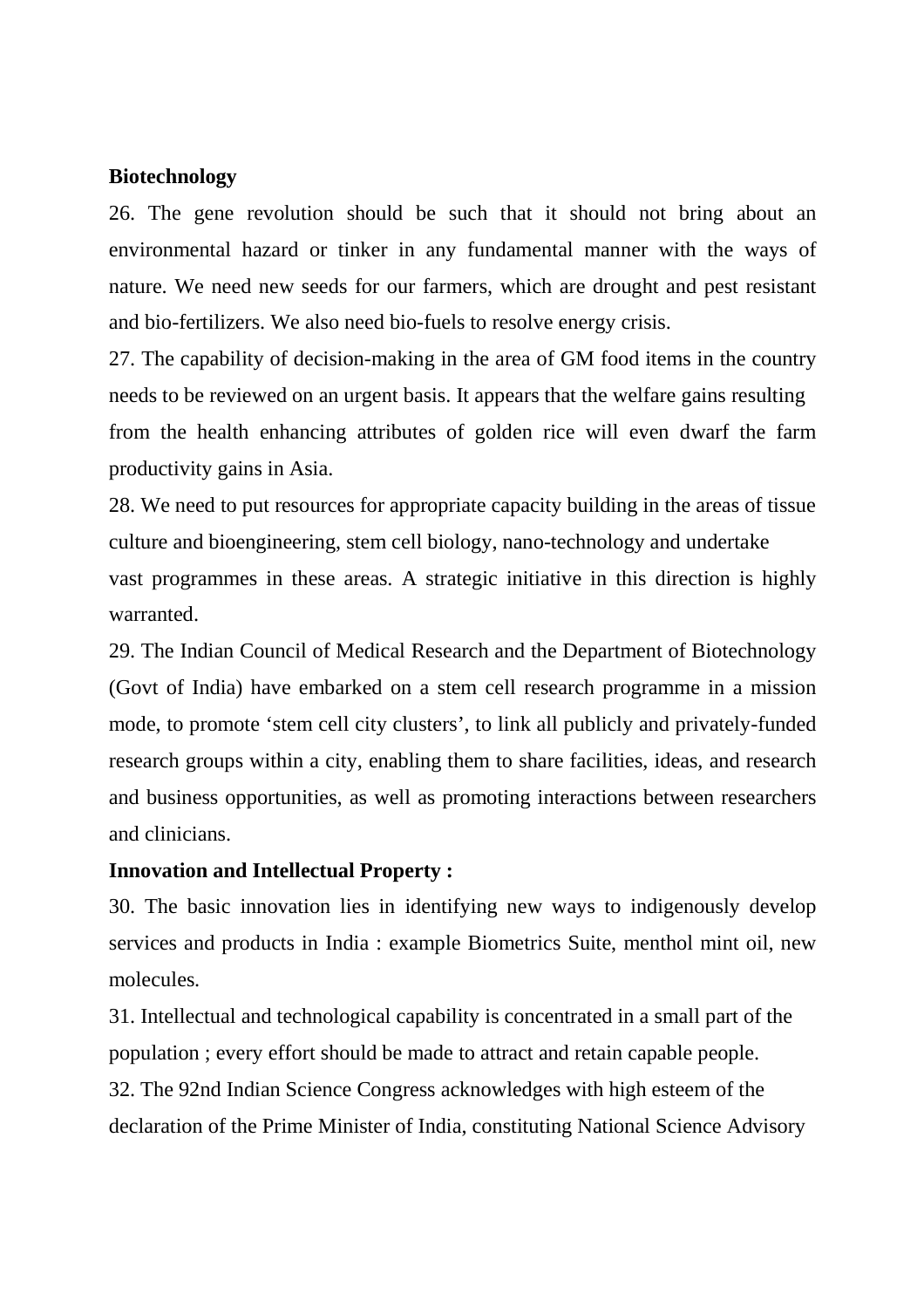Council. The scientists look forward to pursue the Council's guidance in addressing the challenges facing Indian science .

33. It is recommended that the young scientists may be motivated to work on local problems that are alarming and need indigenous solutions-be it housing, education, food, healthcare, environment, handing of wastes, etc. and build a pool of intellectual property.

34. Awareness of the Indian Science Congress must reach smaller cities and villages, particularly among students. The Children Science Congress should be a part of the Indian Science Congress. It may be worthwhile to introduce a special section titled "Science for School Children", within the framework of the science Congress. An ideal regime of intellectual property rights would need a balance between the private incentives for innovators and public interest of maximizing access to the fruits of innovation.

### **Drug Development**

35. There are concerns of a global decline in the manufacturing of new drugs in the category of "neglected diseases". Emphasis is required on the upgradation of drugs and technology to tackle diseases prevalent in this part of the world.

36. To raise India as a pharma giant, steps should be taken for quality and quantity of technical manpower, reinforcement of infrastructure and need for expanded spending on R & D in medicinal chemistry, molecular modelling, the study of complex chemical structures, modern analytical techniques, etc.

37. A system should be developed to introduce pharmacology at an earlier stage in education and set up regional drug research centers.

#### **Vaccine Research**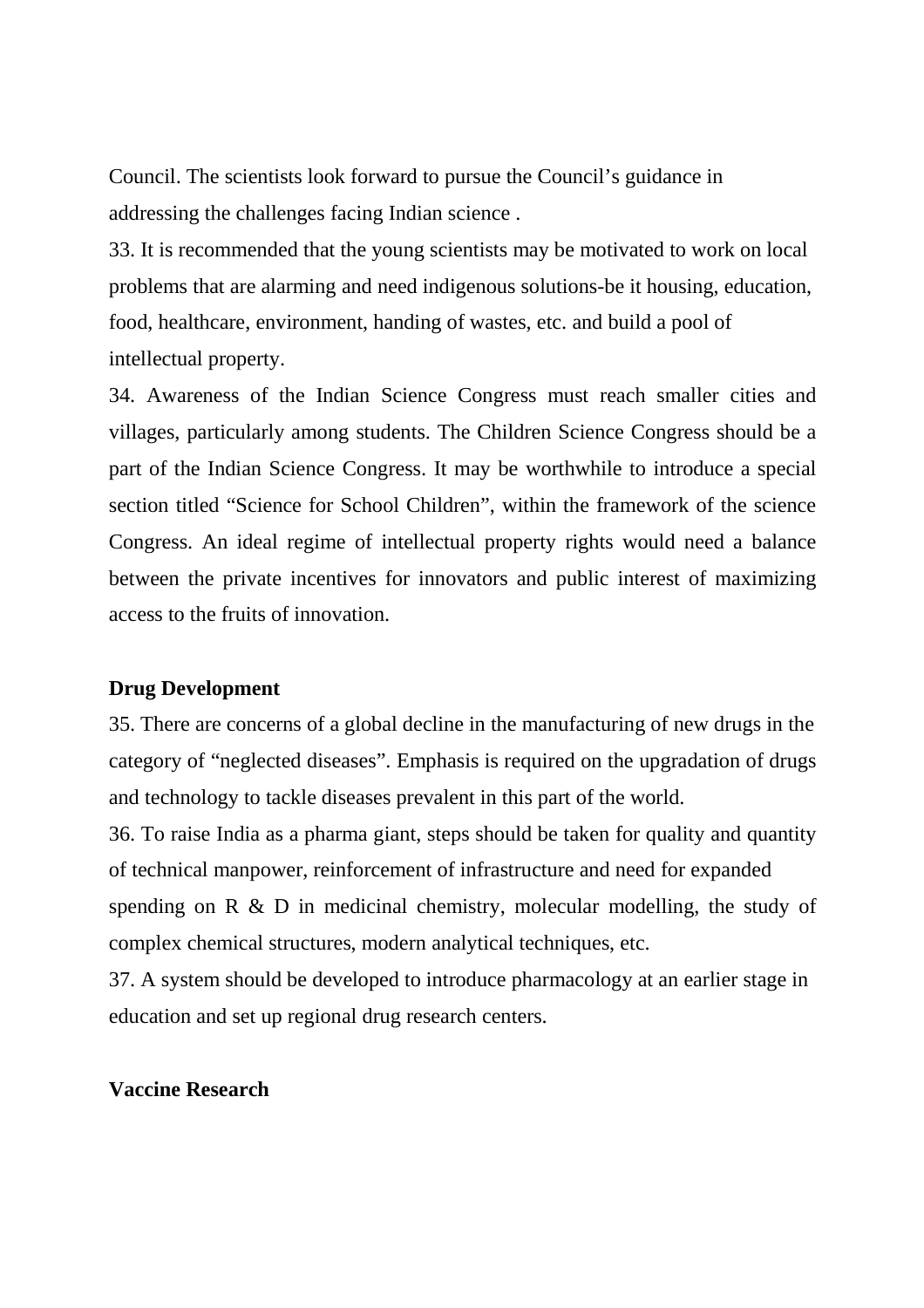38. We should hasten our indigenous vaccines development programme for vaccines against cholera, diarrhea, malaria, rabies, meningitis, HIV, tuberculosis, and cervical cancer at a fraction of the cost of the imported vaccines.

39. A mechanism may be evolved so that the research institutions and the pharmaceutical industries can effectively participate in the Global HIV Vaccine Enterprise. The Global

HIV Vaccine Enterprise will emerge as a

massive experiment for a new way of both cooperating towards a common goal in mitigating the deadly diseases of the century while maintaining the essential competition of ideas that compels scientific progress.

### **Communicable Diseases**

40. Tuberculosis–There is a necessity of developing laboratory technique, as clinical diagnosis is insufficient. Basic science needs to be promoted to develop new drug and diagnostic surveillance to be intensified and society has to sustain the quality of DOTS program.

41. HIV–Monitoring strategies are suggested, including expansion in ANC and STI surveillance across the nation to create a central long-term bio-repository. High emphasis should be given to accelerate the development of microbiocides, the topical products, to prevent the sexual transmission of HIV/AIDS.

42. Kala Azar–A national action plan iswarranted to avert a possible epidemic of this potentially fatal disease.

43. Cholera–It is proposed to set up a global warning system for pre-indication of the cholera outbreak.

44. Bio-Terrorism–The preparedness for bioterrorism requires strategies for detection, integration, surveillance systems, reporting, communication, vaccine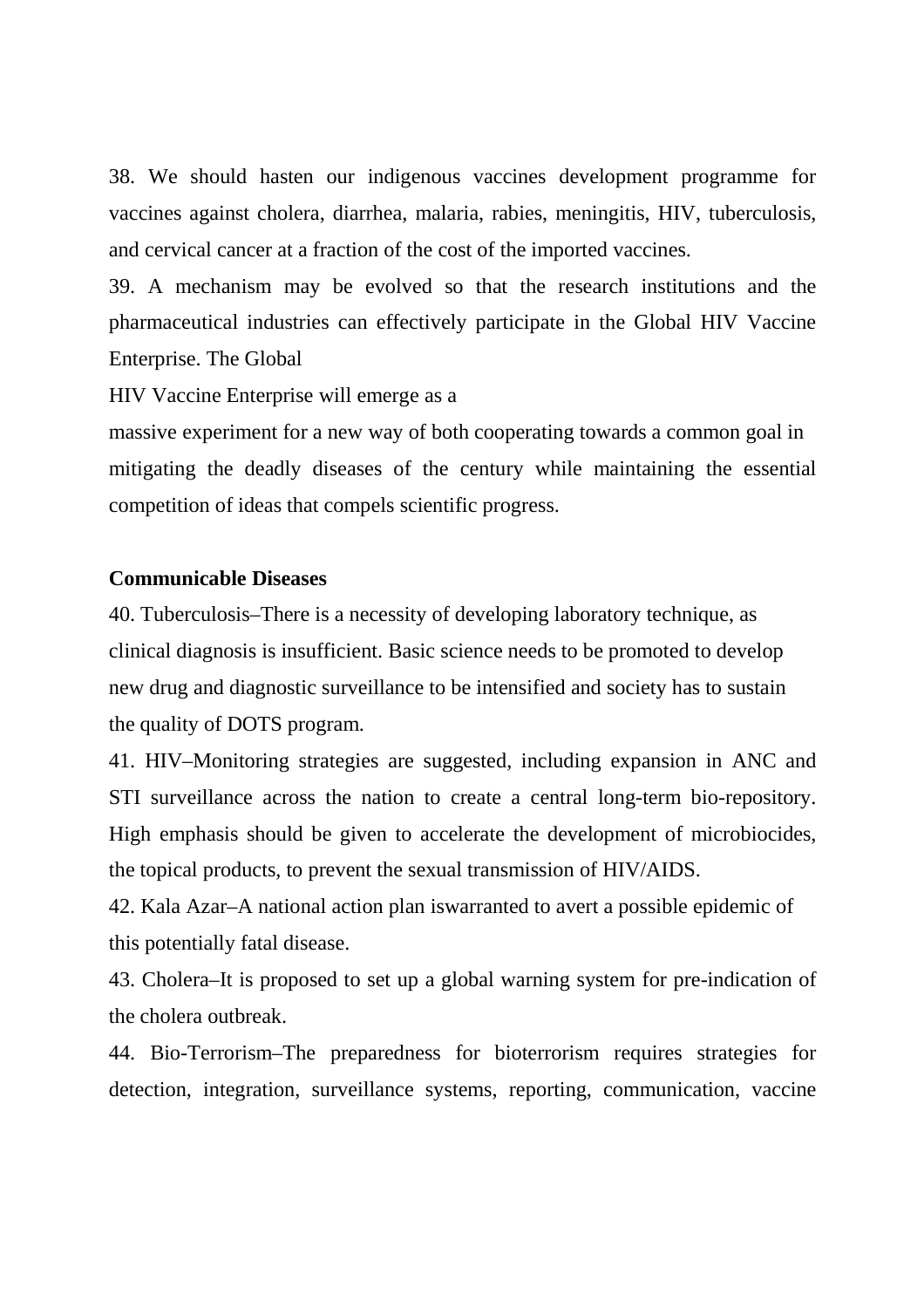production, regulation and application, as well as judicious implementation of regulatory measures.

### **Information Technology & Health**

45. Every village should have connectivity so that interaction between the people of the country increases and sharing of the knowledge and information takes place efficiently.

46. It is time to harness this IT revolution as development of high capacity and widely accessible networking infrastructure, that would permit the country's science and technology to flourish domestically and globally. Effective telecommunication policies with proper investment in facilities and training are needed to stimulate entrepreneurship and capital formation in the country.

47. The use of telecommunication, internet and other technologies for connectivity in communication will serve as a backbone for the successful management of science and disease management requirements.

48. The reuse, retrofit and replication of whatis developed globally to meet the local in country requirements ; and not "reinventing the wheel" syndrome will support the disease mangement requirements at a fraction of the cost.

49. Proper communication of science is pivotal to its success, as all of the stakeholders ranging from scientific community, population at large, govenment professionals, public policy organizations and science student need many levels of information in many forms and at manystages. It is crucial for optimal communication that "information" be acquired, integrated, manged, analyzed and

50. Science Information delivery and proper communication will dramatically improve the disease management processes of awareness, registry, surveillance,

disseminated on demand, on time and as needed.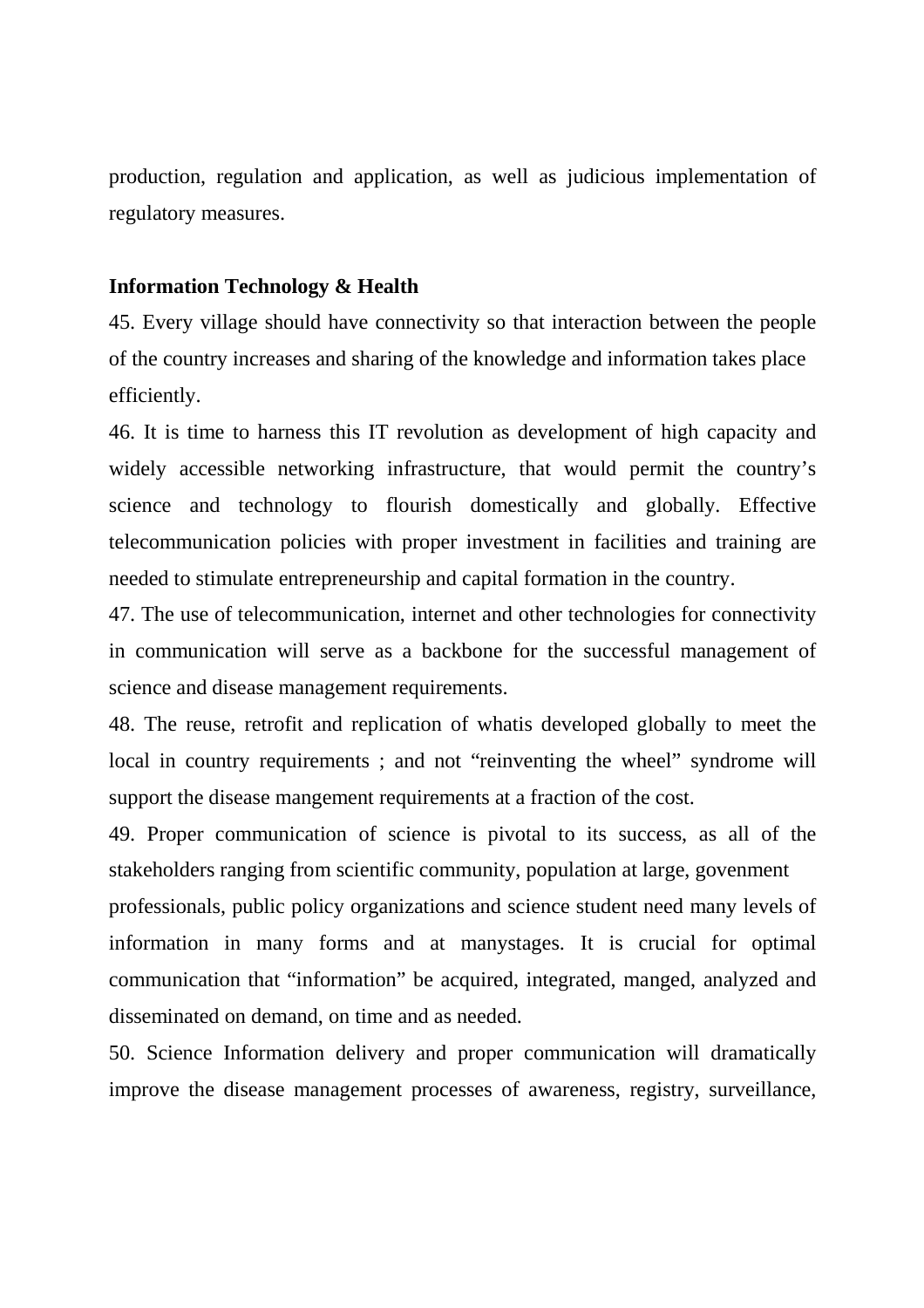control, prevention, epidemiology clinical research, clinical trials, treatment, care and post treatment care components.

### **Remote Sensing and Disaster Management**

51. Application of remote sensing technology should be strengthened in priority areas like food security, water security, highway planning, railway network, and environmental conservation, weather and ocean state forecasting and disaster support.

52. The seismologists, geologists and other scientists should work to develop suitable natural disaster (Tsunami, Earthquake, etc) prediction system. There is a need to strengthen research in this area on a priority basis.

#### **Environment**

53. We need to undertake massive remedial measures on four fronts–water, air, soil and occupational health hazards. Emphasis is required for wilful enforcement of regulatory provisions and technology implementation for safeguarding environment and health of the people.

### **University Education policy**

54. The crumbling state of our medical education needs immediate attention. 55. Our universities need to be dynamic and adoptive to the changing needs and priorities of the society and should provide an arena of freedom to young innovative minds. The universities are plagued with a number of problems of teaching faculty and relevance or otherwise of science courses. It is disturbing that there are declining number of students opting for undergraduate courses in basic sciences. The institutes are under-financed and under-staffed.